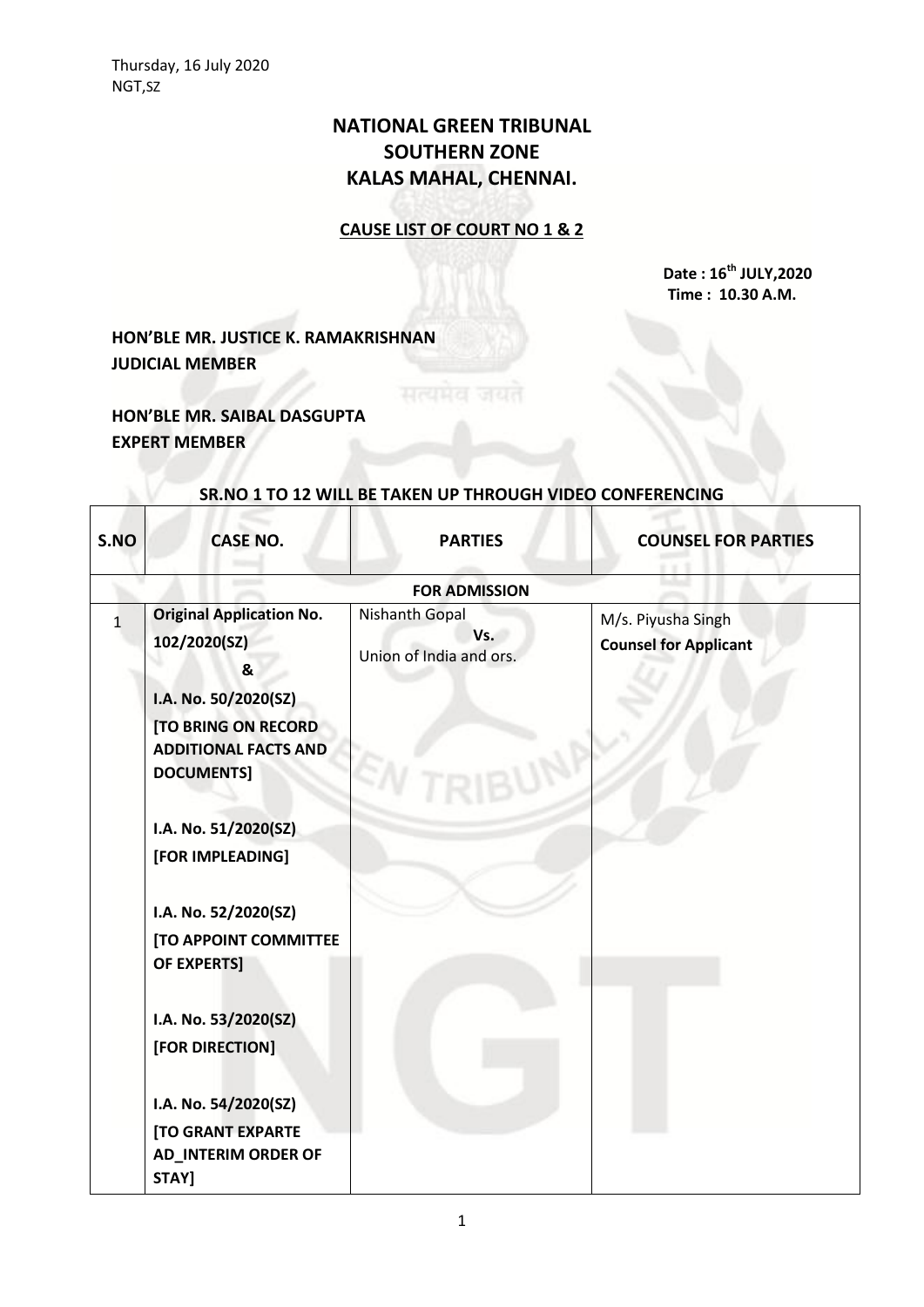| $\overline{2}$ | <b>Original Application No.</b><br>106/2020(SZ) | Atana Flat Owners and<br>Residents Association,<br>Kancheepuram District.<br>Vs.<br>The District Environmental<br>Engineer,<br><b>Tamil Nadu Pollution Control</b><br>Board,<br>Kancheepurm District and                                                                                                                  | M/s. R.Prabhakaran,<br>M.Karpagam, J.Satheesh,<br>Sindhuja.K<br><b>Counsel for Applicant</b>                                                                                                                                               |
|----------------|-------------------------------------------------|---------------------------------------------------------------------------------------------------------------------------------------------------------------------------------------------------------------------------------------------------------------------------------------------------------------------------|--------------------------------------------------------------------------------------------------------------------------------------------------------------------------------------------------------------------------------------------|
| 3              | <b>Original Application No.</b><br>107/2020(SZ) | Anr.<br>Anumula Revanth Reddy<br>Vs.<br>Union of India and Ors.                                                                                                                                                                                                                                                           | M/s. Aagney Sail, Sravan Kumar<br><b>Counsel for Applicant</b>                                                                                                                                                                             |
| 4              | <b>Original Application No.</b><br>108/2020(SZ) | Tribunal on its own motion<br><b>SUO MOTU</b> based on the News<br>Item in Vikatan E-Magazine<br>edition dt: 09.07.2020, " Coonor<br>misery: Increasing waste in<br>River water! - Elephants looking<br>for good water".<br>Vs.<br>The Principal Secretary to<br>Government, Public Works<br>Department, Chennai and Ors. |                                                                                                                                                                                                                                            |
|                |                                                 | <b>FOR REPORT</b>                                                                                                                                                                                                                                                                                                         |                                                                                                                                                                                                                                            |
| 5              | <b>Original Application No.</b><br>09/2017(SZ)  | M/s. Y.V. Pratap Reddy<br>Vs.<br>The Union of India and Ors.                                                                                                                                                                                                                                                              | M/s.Taaurs Associates<br><b>Counsel for Applicant</b><br>M/s.G.M. Syed Nurullah Sheriff<br>for R1<br>M/s. Madhuri Donti Reddy<br>for R2 to R7<br>M/s. S.P. Vijayaragavan for R8<br>M/s. RajinishPathiyil for R9<br>[PRESENT STATUS REPORT] |
| 6              | Appeal No. 94/2017(SZ)                          | S. Selva Rajendran<br>Vs.<br>The Appellate Authority,<br><b>Tamil Nadu Pollution Control</b><br>Board, Chennai and Ors.                                                                                                                                                                                                   | M/s. V.R. Rajasekaran<br><b>Counsel for Appellant</b><br>M/s. Abdul Saleem for R2 & R3<br>M/s. A.S.Baradhi for R5<br>[FOR FILING REPORT]                                                                                                   |
| $\overline{7}$ | <b>Original Application No.</b><br>96/2017(SZ)  | S. Muthusamy<br>Vs.<br>The District Collector,<br>Salem and Ors                                                                                                                                                                                                                                                           | M/s. R.Jayaprakash<br><b>Counsel for Applicant</b><br>M/s. S.N.Parthasarathi for R1,R3,R5<br>M/s. C. Kasirajan for R2 & R4<br>[FOR CONSIDERATION OF REPORT]                                                                                |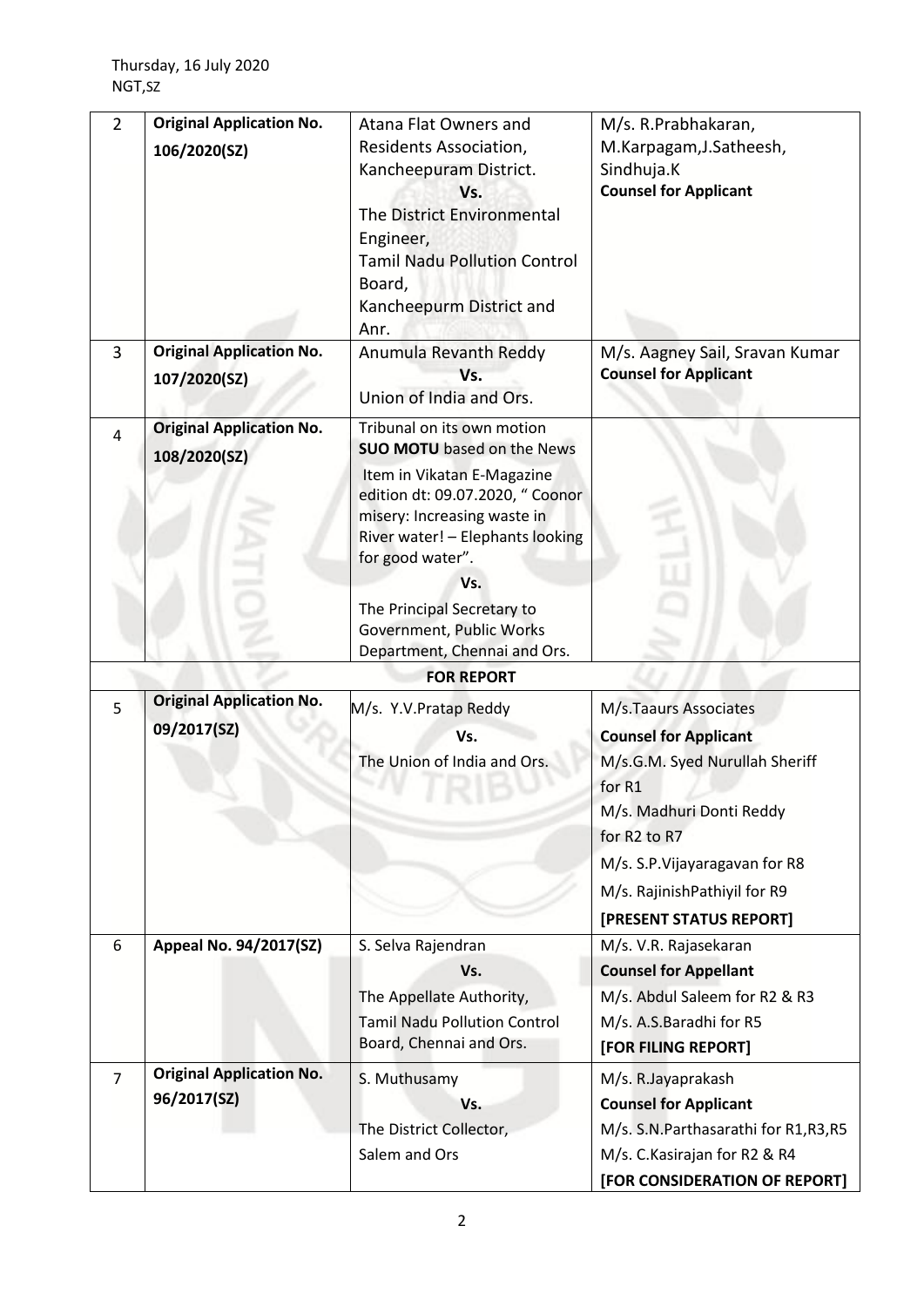| 8  | <b>Original Application No.</b> | P.Thiruvarasan                                                                               | M/s.R.Gururaj                                          |
|----|---------------------------------|----------------------------------------------------------------------------------------------|--------------------------------------------------------|
|    | 116/2017(SZ)                    | Vs.                                                                                          | <b>Counsel for Applicant</b>                           |
|    |                                 | The Executive Officer and Ors.                                                               | M/s. S.N.Parthasarathi for R1                          |
|    |                                 |                                                                                              | M/s. Abdul Saleem for R2,R3                            |
|    |                                 |                                                                                              | M/s. Kasirajan for R4,R5                               |
|    |                                 |                                                                                              | M/s. L.G.Sahadevan for R6 & R7                         |
|    |                                 |                                                                                              | [FOR FILING REPORT]                                    |
| 9  | <b>Original Application No.</b> | T. Sujitha Jessie                                                                            | M/s. N.Sudhagar Nagaraj                                |
|    | 167/2017(SZ)                    | Vs.                                                                                          | <b>Counsel for Applicant</b>                           |
|    |                                 |                                                                                              | M/s. Kasi Rajan for R1 & R2                            |
|    |                                 | The Chairman,<br><b>Tamil Nadu Pollution Control</b>                                         |                                                        |
|    |                                 |                                                                                              | M/s. S.N.Parthasarathi for R3                          |
|    |                                 | Board, Chennai and Ors.                                                                      | M/s. P.Srinivas for R4                                 |
|    |                                 |                                                                                              | M/s. Jayaprakash for R5                                |
|    |                                 |                                                                                              | [ACTION TAKEN REPORT]                                  |
| 10 | <b>Original Application No.</b> | I.Margo                                                                                      | M/s. M.Manivasagam Associates                          |
|    | 203/2017(SZ)                    | Vs.                                                                                          | <b>Counsel for Applicant</b>                           |
|    |                                 | The Commisssioner,                                                                           | M/s. P.Srinivas for R1                                 |
|    |                                 | Coonoor Munucipality,                                                                        | M/s. Mani Gopi for R2                                  |
|    |                                 | The Nilgris district and Ors.                                                                | M/s. Kasirajan for R3, R4                              |
|    |                                 |                                                                                              | [FOR CONSIDERATION OF REPORT]                          |
| 11 | <b>Original Application No.</b> | Environmental Health & Safety                                                                | M/s. Naveen R. Nath                                    |
|    | 209/2017(SZ)                    | Research & Development                                                                       | <b>Counsel for Applicant</b>                           |
|    |                                 | Centre(EHSRDC)<br>Vs.                                                                        | M/s. Gokul Krishnan for R1<br>M/s. Devraj Ashok for R2 |
|    |                                 | Karnataka State Pollution                                                                    | M/s. Syed Nurullah Sheriff for R3                      |
|    |                                 | Control Boardand Ors.                                                                        | M/s.Thirunavukarasu for R4                             |
|    |                                 |                                                                                              | [FOR FILING REPORT]                                    |
| 12 | <b>Original Application No.</b> | <b>Suo Motu</b>                                                                              |                                                        |
|    | 224/2017(SZ)                    | Tribunal on its own motion in                                                                |                                                        |
|    |                                 | the matter of "Dumping of                                                                    |                                                        |
|    |                                 | <b>Medical Wastes in Puzhal</b>                                                              |                                                        |
|    |                                 | Lake", News item Published in                                                                | M/s. Mani Gopi for R1 to R4, R6, R7                    |
|    |                                 | <b>Tamil Daily Newspaper</b>                                                                 | M/s. Abdul Saleem for R5                               |
|    |                                 | "Dinakaran", Chennai city                                                                    |                                                        |
|    |                                 | supplement on 10.10.2017.                                                                    |                                                        |
|    |                                 | Vs.                                                                                          | [FOR FILING REPORT]                                    |
|    |                                 | The Government of Tamil Nadu,                                                                |                                                        |
|    |                                 | Chennai and Ors.<br>SR.NO.13 TO 24 WILL BE TAKEN UP ON 17.07.2020 THROUGH VIDEO CONFERENCING |                                                        |
| 13 |                                 | Udaya Suvarna Karnataka and anr.                                                             | M/s. Ranjan Shetty                                     |
|    | <b>Original Application No.</b> | Vs.                                                                                          | <b>Counsel for Applicant</b>                           |
|    | 252/2017(SZ)                    |                                                                                              | M/s. Devraj Ashok for R1 to R4                         |
|    |                                 | The Deputy Commissioner /<br>Chairman                                                        | M/s. Syed Nurullah Sheriff for R6                      |
|    |                                 |                                                                                              | M/s. B. Thilak Narayanan for R7                        |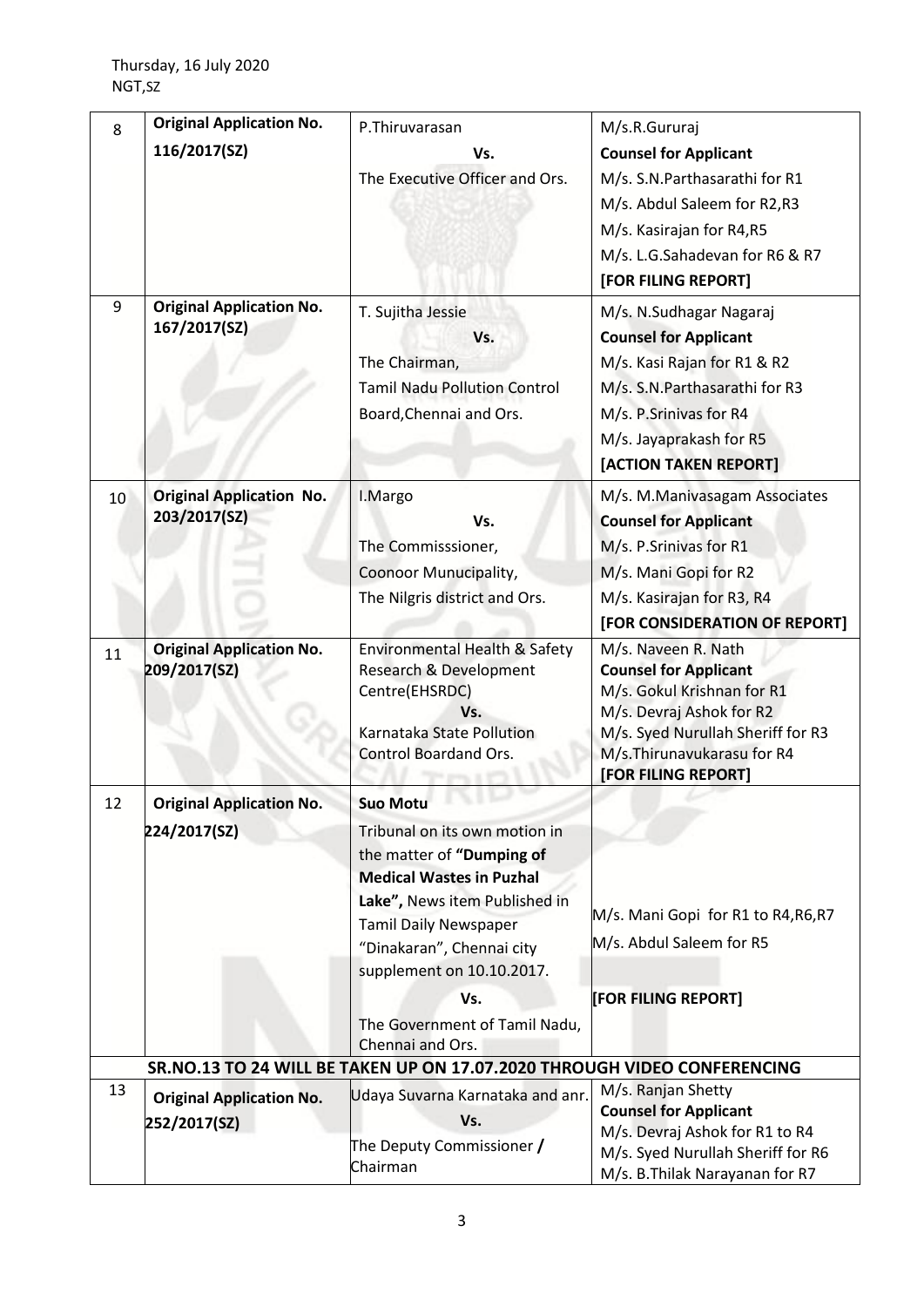|    |                                                                                 | <b>Udupi District Sand Monitoring</b>                                                                                                                                                                                                                                                                       | [FOR FILING REPORT]                                                                                                                                                             |
|----|---------------------------------------------------------------------------------|-------------------------------------------------------------------------------------------------------------------------------------------------------------------------------------------------------------------------------------------------------------------------------------------------------------|---------------------------------------------------------------------------------------------------------------------------------------------------------------------------------|
|    |                                                                                 | Committee, Udupi and Ors.                                                                                                                                                                                                                                                                                   |                                                                                                                                                                                 |
| 14 | <b>Original Application No.</b><br>27/2019 (SZ) &<br>(I.A. No.29 & 30/2019)(SZ) | Kishore Kumar & Anr.<br>Vs.<br>Union of India and Ors.                                                                                                                                                                                                                                                      | Mr. KarunakarMahalik<br><b>Counsel for Applicant</b><br>M/s. M.V.V.Ramana for R10<br>M/s. T.K.Bhaskar for R11<br>M/s. M.R.Gokul Krishnan for R13<br>[FOR FILING FURTHER REPORT] |
| 15 | <b>Original Application No.</b><br>52/2019(SZ)                                  | Anandhi<br>Vs.<br>M/s. Vishali Water Service<br>And Ors.                                                                                                                                                                                                                                                    | Ms. Anandhi<br><b>Applicant in Person</b><br>M/s. Mani Gopi for R1 to R5, R7<br>M/s. Abdul Saleem for R6<br>[FOR FILING REPORT]                                                 |
| 16 | <b>Original Application No.</b><br>31/2020(SZ)                                  | Tribunal on its own motion<br><b>SUO MOTU</b> based on the News<br>Item in The Hindu Chennai<br>Newspaper dt: 10.02.2020,<br>"Dumping of waste in quarry<br>threatens wildlife reserve"<br>Vs.<br>The Field Director,<br>Mudumalai Tiger Reserve,<br>Udhagamandalam and Ors.                                | M/s. Vijay Prasanth &<br>M.Mani Gopi for R1,R2,R4<br>M/s. C. Kasirajan for R3<br>M/s. P.Srinivas for R5<br>[FOR CONSIDERATION OF REPORT]                                        |
| 17 | <b>Original Application No.</b><br>32/2020(SZ)                                  | Tribunal on its own motion<br><b>SUO MOTU</b> based on the News<br>Item in Dinamalar Chennai<br>Newspaper dt: 10.02.2020,<br>"Heaps of Plastic wastes and<br>Garbage lying in a side of Porur<br>Lake".<br>Vs.<br>The District Collector,<br>Thiruvallur District and Ors.                                  | M/s. Mani Gopi for R1 & R4<br>M/s. Abdul Saleem for R2<br>[FOR CONSIDERATION OF REPORT]                                                                                         |
| 18 | <b>Original Application No.</b><br>33/2020(SZ)                                  | Tribunal on its own motion<br><b>SUO MOTU</b> based on the News<br>Item in Dinamalar Chennai<br>Newspaper dt: 10.02.2020,<br>"Stagnation of Drainage Water<br>in Velachery, Veerangal Canal<br>- People suffer from<br>Respiratory Problem".<br>Vs.<br>The District Collector,<br>Chennai District and Ors. | M/s. S.N.Parthasarathi for R1<br>M/s. Abdul Saleem for R2<br>M/s. P.T.Ramadevi for R3<br>[FOR CONSIDERATION OF REPORT]                                                          |